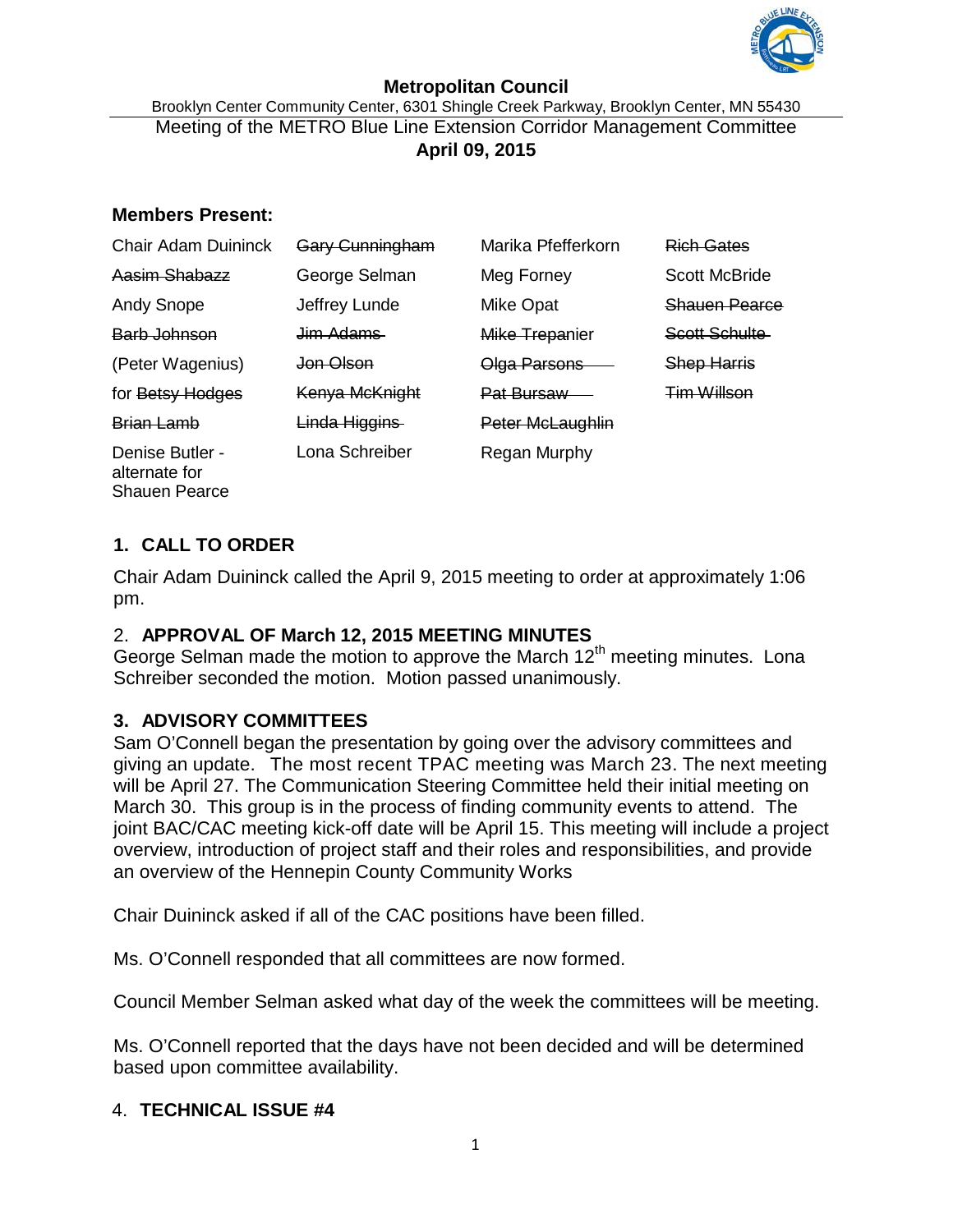

Alicia Vap gave an overview of Technical Issue #4 and how the DEIS studied both the Plymouth Avenue and Golden Valley Stations but that there is only funding proposed for one of the stations. Ms. Vap presented a summary of the open house that was held on February 26th and the benefits and drawbacks that were presented for each of the stations.

Ms. Vap reported that the Project Office would like to advance both of the stations further in the environmental analysis and engineering process. The decision to include one or both stations in the project scope would be decided at a later date. If any fatal flaws are identified, then the issue would need to be revisited in the fall of 2015.

# 5. **TECHNICAL ISSUE #7**

Nick Landwer provided an overview of Technical Issue #7 at Bass Lake Road Station. The Project Office is exploring shifting the location of the station, passenger drop-off, and bicycle and pedestrian access.

The Project Office has looked at moving the station further south, but this creates access issues from the neighborhood and is difficult due to the grades.

They have also looked at pulling the station back to where it was in the DEIS. Separate from the DEIS is a center platform station. This option can be easily accessed from Lakeland Avenue and buses on Bass Lake Road. There are also pedestrian and bicycle access from Bass Lake Road.

The next issue is the traffic on Bass Lake Road. Grade separations were explored on Bass Lake Road. The existing No Build scenario operates at a Level of Service (LOS) C. The Existing Build scenario would decrease the LOS to D, with the exception of the westbound direction, which resulted in an LOS of F. With some adjustments, however, the westbound direction could also operate in the Build scenario at an LOS of D.

The Project Office proposed to maintain the station location from the DEIS. After meeting with the City of Crystal, the Project Office will continue to study this station due to railroad traffic.

Council Member Selman asked about the bus stops nearest the station.

Mr. Landwer reported where the bus stops are today but that they have not yet been determined.

Scott McBride asked for clarification regarding the additional discussion that the city requested.

Mr. Landwer reported that the City would like further explanation and discussion of the LOS from a C to a D as caused by Light Rail Traffic. There are also concerns about freight rail through that area and how that operates with light rail.

Chair Duininck asked if this item would be brought back to the CMC.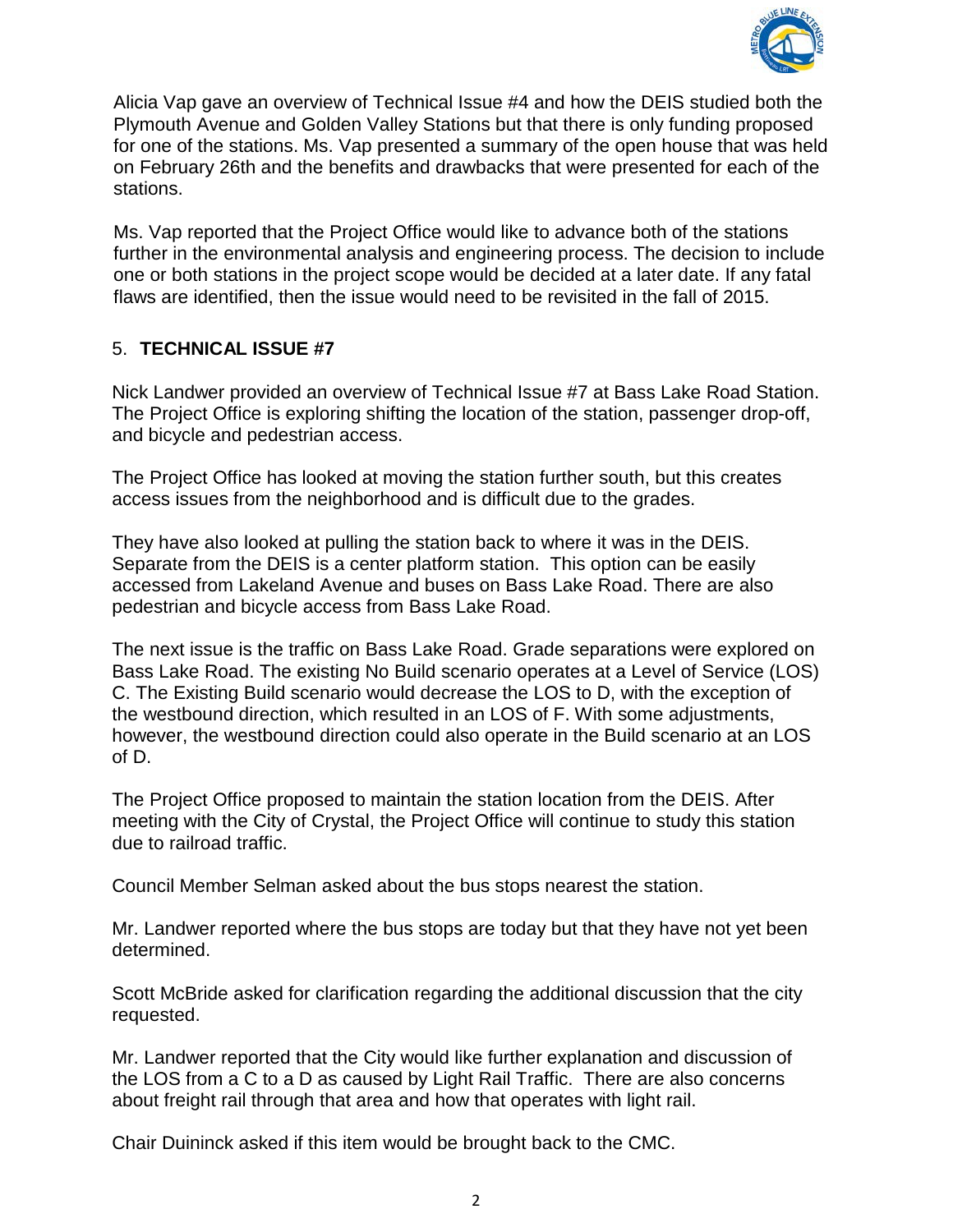

Mr. Landwer reported that staff would bring this issue back to the committee.

Dan Soler later reported that the Project Office would like to bring a VISIM traffic model to the City of Crystal to show how the intersection would perform.

#### 5. **TECHNICAL ISSUE #9**

Mr. Landwer continued with the Brooklyn Boulevard Station and the 73<sup>rd</sup> Avenue Crossing. He gave an overview of the alignment across 73<sup>rd</sup> Avenue and the grade through the area. The Project Office has looked at the LOS at the 73<sup>rd</sup> Avenue and County Road 81 intersection. The intersection operates at LOS B today and only drops to an LOS of C in the Build scenario. The Project Office proposes to maintain the intersection as proposed.

Commissioner Opat asked as they go north on County Road 81 what happens to the number of lanes at 73<sup>rd</sup> Avenue.

Mr. Landwer responded that the model assumes 6 lanes on County Road 81 at the intersection.

Mr. Soler informed the committee that the next piece of reconstruction is scheduled to take place in 2017 and the following piece of reconstruction is currently listed as unfunded in the Hennepin County CIP. Mr. Soler reported that if the reconstruction has not occurred yet that the Project Office would not complete any reconstruction that would preclude a 6 lane County Road 81.

Mayor Lunde asked about the number of buses on West Broadway and if that has been considered in the analysis.

Mr. Soler responded that it came up during the meeting on Monday night, and he is going to have staff at the Project Office go back and reanalyze this.

# 6. **TECHNICAL ISSUE #10**

Mr. Soler reported how the Project Office has been working with the City of Brooklyn Park, Hennepin County, and the public to find the best alternative for the reconstruction of West Broadway. Three open houses/workshops have been held with the Project Office staff, Brooklyn Park staff, Hennepin County, and the public. These meetings have been very well attended and have covered a variety of topics.

Mr. Soler reported that the majority of homeowners fronting the corridor have attended at least one of the meetings to learn about the proposed property acquisitions presented from the County previously and the property acquisition currently proposed.

The public has strongly supported four lanes on West Broadway and Project Office staff is in concurrence.

It was apparent at the April 7 open house that people needed an opportunity to voice their concerns about the alignment on West Broadway. Mr. Soler reported that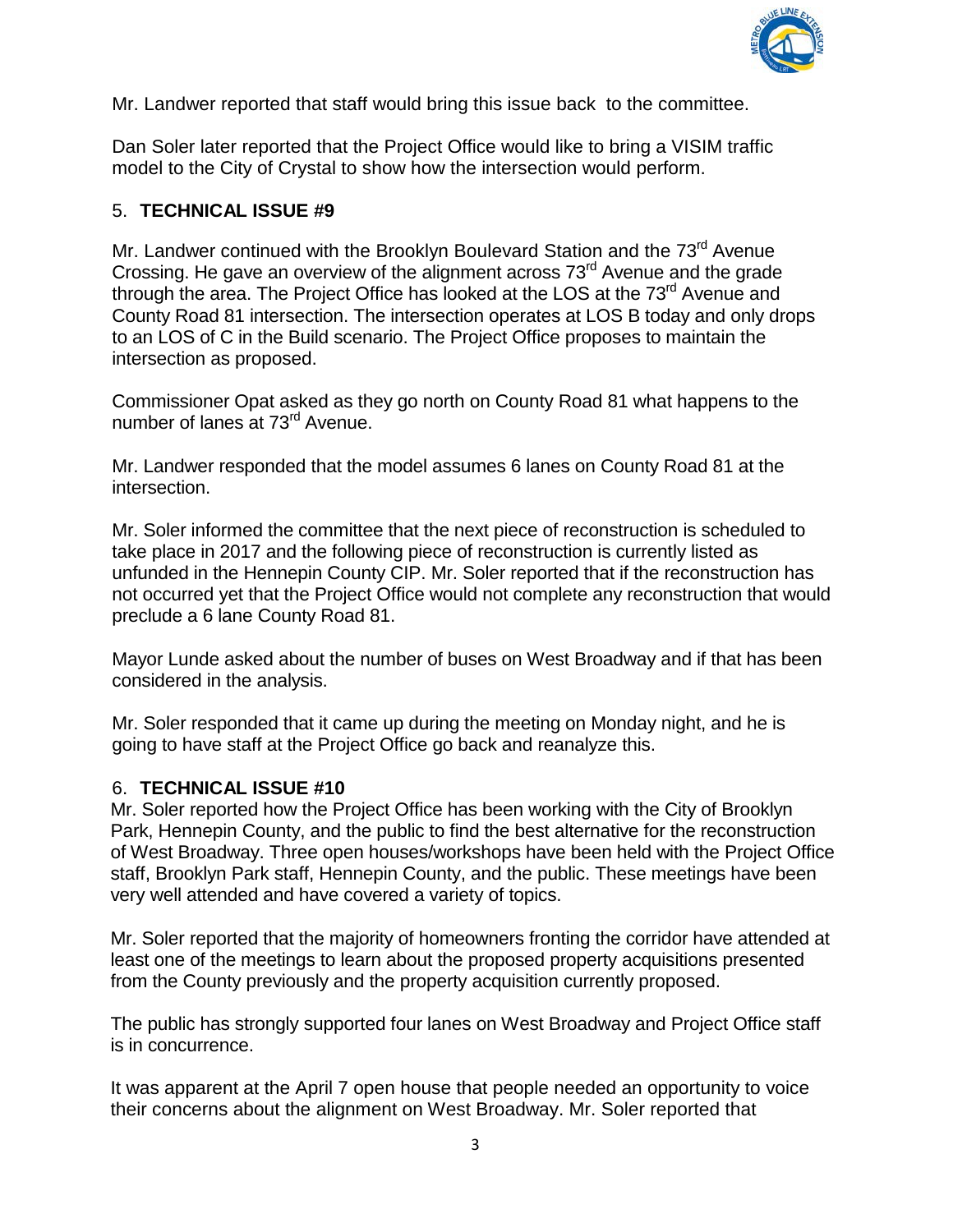

Commissioner Opat was present at the meeting and was able to share the process that the alignment has been through and the rationale for why the alignment is on West Broadway. Mr. Soler informed the committee that this is what the Project Office would like to bring back to the Brooklyn Park city council on April 28.

Marika Pfefferkorn requested additional information on who attended the open house events and what the ideal number of attendees is at an open house.

Mr. Soler responded that these open houses were very specific to an issue; future open houses will be more general about the project.

Ms. Pfefferkorn requested information regarding how the open house attendees have an opportunity to affect the outcome of the project and if there is a goal regarding the number of attendees at open houses and what is done if this number is not met.

Mr. Soler responded that there is not an external goal.

Ms. Pfefferkorn responded that her underlying concern is that people will later say that they have not been involved in the process.

Ms. O'Connell reported that these open houses were very specific and many people weighed in on the specific question being asked. She also responded that the Project Office understands that not everyone can attend a meeting and that all of the materials are available online with an opportunity to provide feedback. In later May or early June we hope to get out and hear what other folks are thinking along the corridor (outside the West Broadway piece).

Ms. Pfefferkorn responded that her questions were not a criticism but that it is important to capture additional information about those in attendance.

Mayor Lunde reported that this project came to these homeowners last year due to the county's reconstruction of the road. There will be an opportunity for general committee involvement later in the project but that these meetings were specifically for the homeowners along this segment of the corridor.

# 7. **ENVIRONMENTAL UPDATE**

Scott Reed provided an update on the environmental analysis underway for the project. The bulk of the efforts at this point are focused on coordination. Up to this point, coordination has begun with the Minneapolis Park and Recreation Board, Three Rivers Park District, State Historic Preservation Office, United States Army Corps of Engineers, MN Department of Natural Resources, and Wetlands Conservation Act entities (LGUs).

Three Rivers Park District has already entered into a joint powers agreement with Golden Valley and Robbinsdale for park planning and management support.

There are very few historic properties along the Blue Line Extension project. The State Historic Preservation Office agrees with the impacts that have been identified.